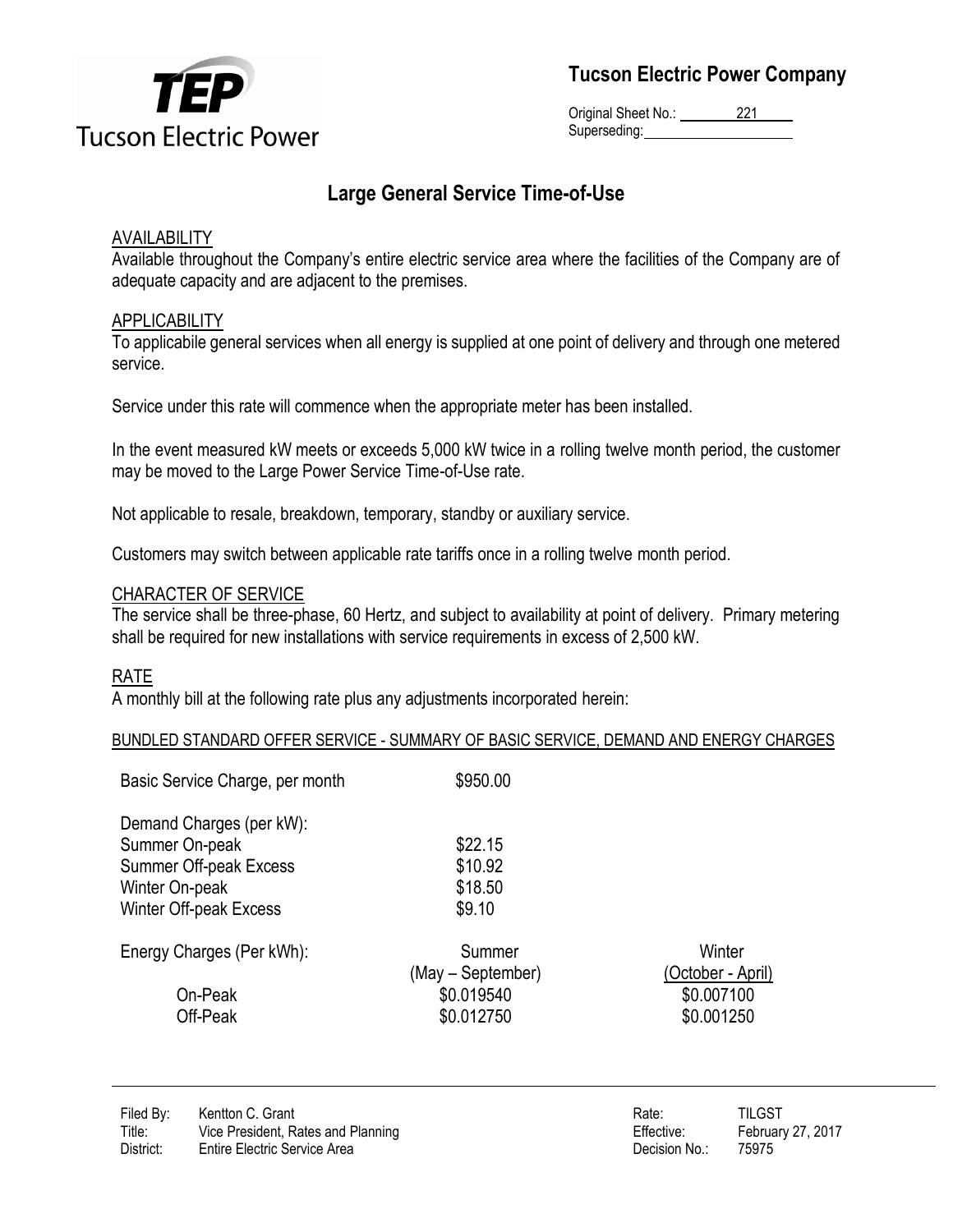

**Tucson Electric Power Company**

Original Sheet No.: 221 - 1 Superseding:

| Power Supply Charges (Per kWh)                                                                                 | Summer            | Winter            |
|----------------------------------------------------------------------------------------------------------------|-------------------|-------------------|
|                                                                                                                | (May – September) | (October – April) |
| Base Power On-Peak                                                                                             | \$0.071322        | \$0.038010        |
| Base Power Off-Peak                                                                                            | \$0.025609        | \$0.025651        |
| The Power Supply Charge is the sum of the Base Power Charge and the Purchased Power and Fuel Adjustment Clause |                   |                   |

(PPFAC), a per kWh adjustment in accordance with Rider-1-PPFAC. PPFAC reflects increases or decreases in the cost to the Company for energy either generated or purchased above or below the base cost per kWh sold.

## TIME-OF-USE TIME PERIODS

The Summer On-Peak period is 2:00 p.m. to 8:00 p.m., Monday through Friday (excluding Memorial Day, Independence Day, and Labor Day).

The Winter On-Peak periods are 6:00 a.m. - 10:00 a.m. and 5:00 p.m. - 9:00 p.m., Monday through Friday (excluding Thanksgiving Day, Christmas Day, and New Year's Day).

All other hours are Off-Peak. If a holiday falls on Saturday, the preceding Friday is designated Off-Peak; if a holiday falls on Sunday, the following Monday is designated Off-Peak.

## BILLING DEMAND

The monthly On-Peak billing demand shall be the greatest of the following:

- 1. The greatest measured 15-minute interval demand read of the meter during the on-peak hours of the billing period;
- 2. 75% of the greatest on-peak period billing demand used for billing purposes in the preceding 11 months;
- 3. The contract capacity or 200 kW, whichever is greater

Additionally, the monthly Off-Peak Excess demand shall be the greatest measured 15-minute interval demand read of the meter during the Off-Peak hours of the billing period that is in excess (i.e. positive incremental amount above) of 150% of that billing period's On-Peak measured demand.

The Company reserves the right to require a Customer to install equipment to maintain an acceptable power factor at the Customer's expense.

## PRIMARY SERVICE

The Rates contained in this Schedule are designed to reflect secondary service but where service is taken at a primary voltage, a discount of 20.6 cents per kW per month (on the bundled rate, with the discount taken from the unbundled kW delivery charge) will be applied to the billing demand each month.

#### *The Company may require a written contract with a minimum contract demand and a minimum term of contract.*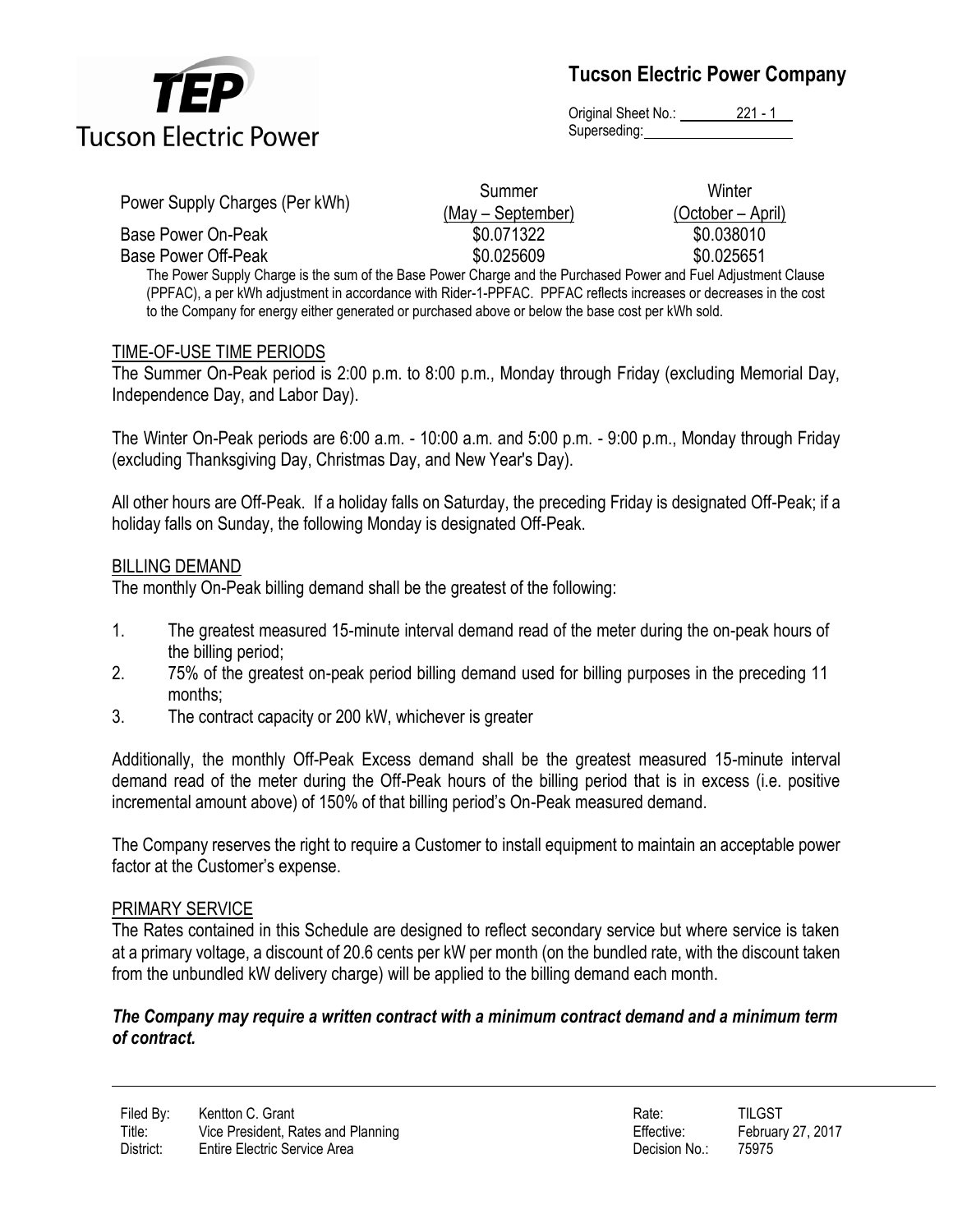



Original Sheet No.: 221 - 2 Superseding:

## DIRECT ACCESS

A Customer's Direct Access bill will include all unbundled components except those services provided by a qualified third party. Those services may include Metering (Installation, Maintenance and/or Equipment), Meter Reading, Billing and Collection, Transmission and Generation. If any of these services are not available from a third party supplier and must be obtained from the Company, the rates for Unbundled Components set forth in this tariff will be applied to the customer's bill.

## FOR DIRECT ACCESS: ARIZONA INDEPENDENT SCHEDULING ADMINISTRATOR (AZISA) CHARGE

A charge per kWh shall, subject to FERC authorization, be applied for costs associated with the implementation of the AZISA in Arizona.

## TEP STATEMENT OF CHARGES

For all additional charges and assessments approved by the Arizona Corporation Commission see the TEP Statement of Charges which is available on TEP's website at www.tep.com.

## TAX CLAUSE

To the charges computed under the above rate, including any adjustments, shall be added the applicable proportionate part of any taxes or governmental impositions which are or may in the future be assessed on the basis of gross revenues of the Company and/or the price or revenue from the electric energy or service sold and/or the volume of energy generated or purchased for sale and/or sold hereunder.

## RULES AND REGULATIONS

The standard Rules and Regulations of the Company as on file with the Arizona Corporation Commission shall apply where not inconsistent with this rate.

## ADDITIONAL NOTES

Additional charges may be directly assigned to a customer based on the type of facilities (e.g., metering) dedicated to the customer or pursuant to the customer's contract, if applicable. Additional or alternate Direct Access charges may be assessed pursuant to any Direct Access fee schedule authorized.